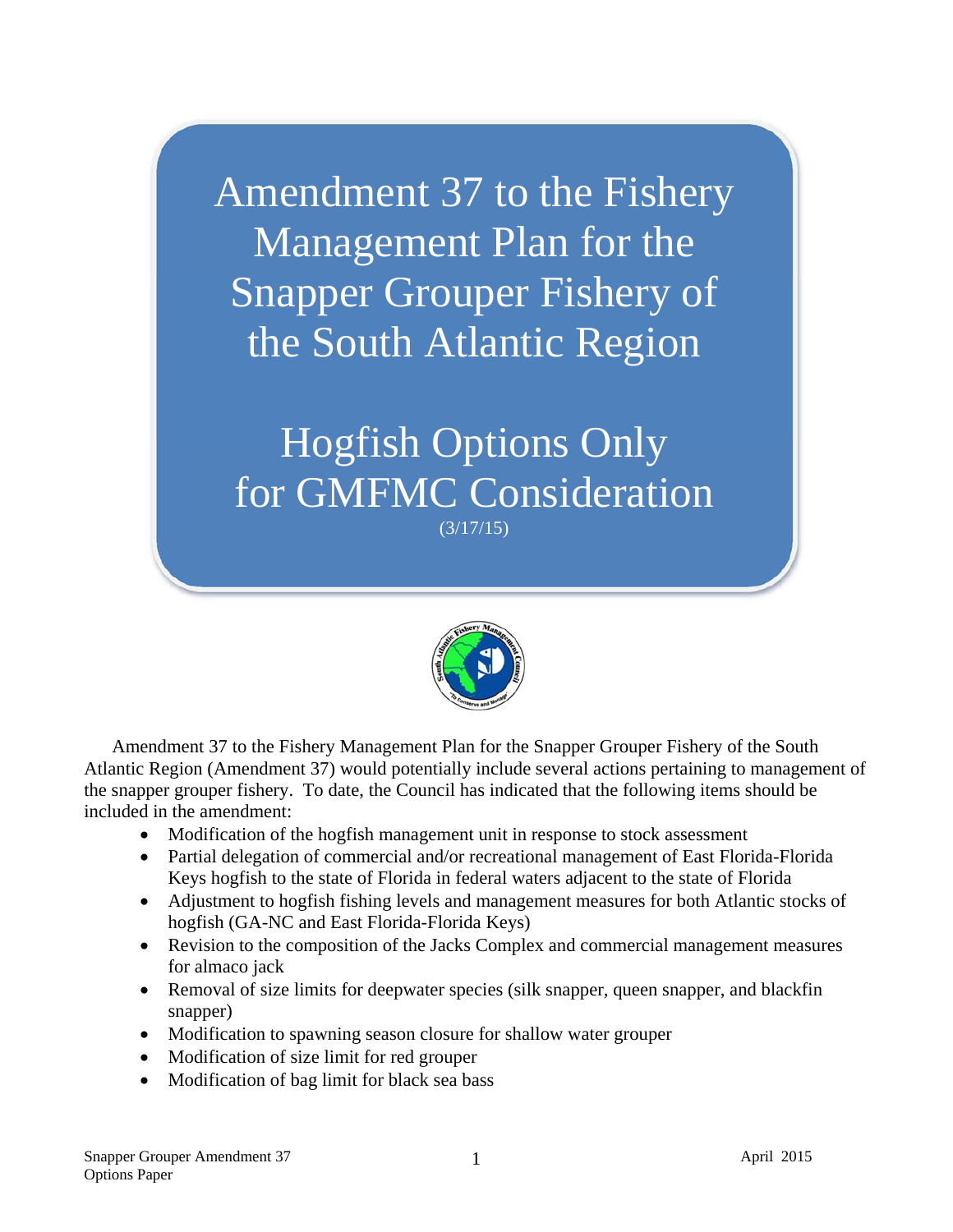# **Why is the Council Considering Action?**

### **Hogfish**

The Florida Fish and Wildlife Conservation Commission completed a stock assessment for hogfish in 2014. The South Atlantic Council's SSC reviewed the assessment and provided fishing level recommendations in October 2014. The Council received the SSC's recommendations at their December 2014 meeting. Based on genetic evidence the SSC supported treating hogfish in the South Atlantic as two stocks: Georgia-North Carolina (GA-NC) and East Florida-Florida Keys. Each assessment was then evaluated with regard to fishing level recommendations. The SSC recommended that catch level recommendations for the GA-NC stock be developed using the Only Reliable Catch Stocks (ORCS) approach, as outlined in Level 4 of the Council's ABC control rule. For the East Florida-Florida Keys stock, the SSC considered the benchmark assessment to represent the best available science and recommended it for use in management. The assessment results indicated the East Florida-Florida Keys stock is undergoing overfishing and is overfished. The SSC then applied the ABC Control Rule and recommended a  $P^*$  of 27.5%, and a  $P_{REBULL}$  of 72.5% for that stock.

The ABC for the GA-NC stock, as recommended by the SSC, is 28,161 lbs ww. ABC for the East Florida-Florida Keys stock will be determined from projections based on criteria specified by the Council at their March 2015 meeting.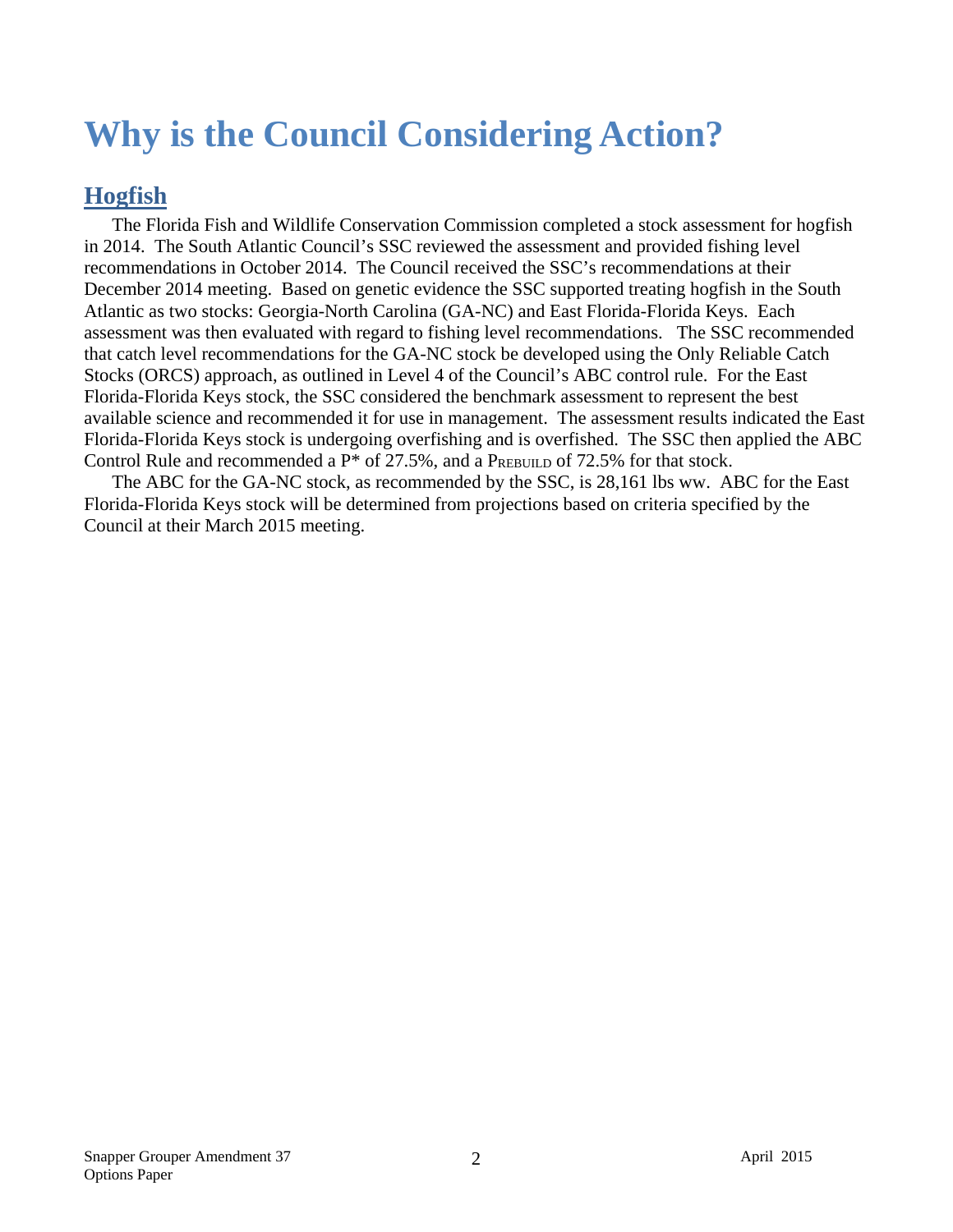## **Possible Actions and Alternatives**

#### **Action 1. Modify the Fishery Management Unit for Hogfish**

**Alternative 1 (No action).** There is a Gulf stock and South Atlantic stock of hogfish separated at the South Atlantic Council boundary.

**Alternative 2.** Modify the FMU to specify an **Atlantic** Georgia through North Carolina (GA-NC) stock of hogfish to include Georgia through North Carolina. from the North Carolina/Virginia border to the Georgia/Florida border.

**Alternative 3.** Modify the FMU to specify **a Florida** an **East Florida-Florida Keys** stock of hogfish **to include** from the Florida/Georgia state line border south to:

**Sub-alternative a.** The South Atlantic/Gulf of Mexico Council boundary.

**Sub-alternative b. The Monroe/Collier County line.** 

**Sub-alternative c.** Shark Point on Florida southwest coast.

| Monroe Zone - MapSource                                                                                                                                                                                                                                                                                                                                                                                                                                                                                                                                                                                                                                                                                                                                                                                                                                                                                                                                                                                                                                                                                                                                                                                                                                                                                                                                                                                                                                                                                                                                                                                                                                                                                                                                                                                                                                                                                                                                                                                                                                                                                                                                                                                                                                                                                                                                                                                                                                                                                                                                                                                                                                                                                                                                                                                                                                                                                                                                                                                                                                                                                                                                                                                                                                                                                                                                                                                                                                                                                                                                                                                                                                                                                                                                                                                                                                                                                                                                                                                                                                                                                                                                                                      |                                                                                                                         |
|----------------------------------------------------------------------------------------------------------------------------------------------------------------------------------------------------------------------------------------------------------------------------------------------------------------------------------------------------------------------------------------------------------------------------------------------------------------------------------------------------------------------------------------------------------------------------------------------------------------------------------------------------------------------------------------------------------------------------------------------------------------------------------------------------------------------------------------------------------------------------------------------------------------------------------------------------------------------------------------------------------------------------------------------------------------------------------------------------------------------------------------------------------------------------------------------------------------------------------------------------------------------------------------------------------------------------------------------------------------------------------------------------------------------------------------------------------------------------------------------------------------------------------------------------------------------------------------------------------------------------------------------------------------------------------------------------------------------------------------------------------------------------------------------------------------------------------------------------------------------------------------------------------------------------------------------------------------------------------------------------------------------------------------------------------------------------------------------------------------------------------------------------------------------------------------------------------------------------------------------------------------------------------------------------------------------------------------------------------------------------------------------------------------------------------------------------------------------------------------------------------------------------------------------------------------------------------------------------------------------------------------------------------------------------------------------------------------------------------------------------------------------------------------------------------------------------------------------------------------------------------------------------------------------------------------------------------------------------------------------------------------------------------------------------------------------------------------------------------------------------------------------------------------------------------------------------------------------------------------------------------------------------------------------------------------------------------------------------------------------------------------------------------------------------------------------------------------------------------------------------------------------------------------------------------------------------------------------------------------------------------------------------------------------------------------------------------------------------------------------------------------------------------------------------------------------------------------------------------------------------------------------------------------------------------------------------------------------------------------------------------------------------------------------------------------------------------------------------------------------------------------------------------------------------------------------|-------------------------------------------------------------------------------------------------------------------------|
| Eile Edit Find Transfer View Tools Utilities Help                                                                                                                                                                                                                                                                                                                                                                                                                                                                                                                                                                                                                                                                                                                                                                                                                                                                                                                                                                                                                                                                                                                                                                                                                                                                                                                                                                                                                                                                                                                                                                                                                                                                                                                                                                                                                                                                                                                                                                                                                                                                                                                                                                                                                                                                                                                                                                                                                                                                                                                                                                                                                                                                                                                                                                                                                                                                                                                                                                                                                                                                                                                                                                                                                                                                                                                                                                                                                                                                                                                                                                                                                                                                                                                                                                                                                                                                                                                                                                                                                                                                                                                                            |                                                                                                                         |
| $\vee$ Q Q 10 mi $\vee$ High $\vee$<br>Americas BlueChart v4.01<br>書書 区 Q ⑦ アンタ 罒                                                                                                                                                                                                                                                                                                                                                                                                                                                                                                                                                                                                                                                                                                                                                                                                                                                                                                                                                                                                                                                                                                                                                                                                                                                                                                                                                                                                                                                                                                                                                                                                                                                                                                                                                                                                                                                                                                                                                                                                                                                                                                                                                                                                                                                                                                                                                                                                                                                                                                                                                                                                                                                                                                                                                                                                                                                                                                                                                                                                                                                                                                                                                                                                                                                                                                                                                                                                                                                                                                                                                                                                                                                                                                                                                                                                                                                                                                                                                                                                                                                                                                            |                                                                                                                         |
| 191.9<br>102<br>7233.9<br>$113.0 -$<br>131.9 $\frac{102}{4}$ 102 $\frac{60}{3}$ 84 78.1 78.1 $\frac{3}{57.1}$ 47.9 SSH 34.4 29.9 25.6 22.6<br><b>MCOSSH</b><br>$21^{19.4}$<br>$Popoise Pt +$<br>$228$ $215.9$ $204.1$ $198.2$<br>$33.1$ $26.9$ $24$<br>144 113.8 107.9 107.9 96.1 96.1 89.9 84 65.9 60 47.9 42 37.4 31.50<br>173.9<br>240.2<br>186<br>SH 28.5 26.9 21<br>155.8<br>240.2 228 215.9 198.2 188 173.9<br>$\begin{array}{c cc}\n & 26.5 & 19.4 \\ & 331 & 28.9 & 19.4 \\ & & 33.1 & 28.5 & 21 & 19.4\n\end{array}$<br>Highland<br>S SH<br>149.9<br>65.9 50.9 47.9 39<br>MSH<br>222.1<br>191.9<br>$102\frac{1}{96.1}$ 89.9 84 $78.1$ 71.9 SHS 42<br>180.1 168<br>138.1<br>233.9 210 204.1<br>$120.1$ 102<br>S SSH 84 84 CO SH 65.9 57.1 50.9 44.9 36.1 31.5<br>$-246.1$<br>149.9<br>36.1 31.5 25.6 19.450<br>$180.1$ $168$<br>$240.2$ 215.9 $204.1$ 198.2<br>$144$ $\left[\frac{20.1}{113.8}\right]$<br>Ponce de mon Ba<br>191.9<br>162.1<br>246.1 233.9<br>204.1<br>215.9 $204.1$ 198.2 $Q$ 173.9 $192.1$<br>26.9 22.6 19.4<br>144 131.9G SH<br>39<br>l DO 1<br>168<br>$22.6$ s<br>37.4<br>204.1 $186$ $173.9$ M SH<br>$246$ <sup>1</sup> 233.9<br>$19.4$ $^{0}$<br>$\begin{array}{ccccccccc} \text{CO} & 0.9 & 0.8 & 0.9 & 70.1 & 65.9 & 71.9 & 47.9 & 42 & \text{S} \text{HCO} \\ \text{CO} & 0.7 & 0.9 & 0.9 & 0.9 & 65.9 & 65.9 & 47.9 & 42 & 40.4 & 56.9 & 21 \\ 113.8 & 102 & 96.1 & 90.9 & 65.9 & 60 & 91 & 47.9 & 44.8 & 1.2 & 56.9 & 21 \\ \end{array}$<br>215.9<br>$204.1$ 198.2 180 $\sqrt{168}$ 144 131.9 126<br>$235.0$ 240.2 215.9<br>19.4<br>60 57.1<br>$44.9$ $44.9$<br>120.1<br>SCO 84 78.1 65.9<br>19.4<br>10.2<br>2<br>240.2 215.9 210 198.2 191.9 192.1 155.8 149.9 1201 Training Aves 334.820 26.9 65.9 57.1 54.1 47.9 42 33.1 25.6 19.4<br>Middle Cape Ingraha<br>191.9 / 173.9<br>44.9 <sup>44.9</sup> <sub>42</sub> SSH $\left  \frac{25.6}{25.6} \right $ 19.4<br>$\frac{113.8}{102}$ $\frac{96.1}{89.9}$ $\frac{101}{84}$ $\frac{63}{65.9}$ $\frac{63}{84}$ $\frac{1}{65.9}$ $\frac{63}{81.4}$<br>M S SH<br>CRS S 204.1 SYM $\frac{10.9}{5}$ SSH 144 138.1 M 126<br>240.2 228<br>$\begin{bmatrix} 107.9 & 84 & 84 & 85 \\ 107.9 & 84 & 88 & 81 & 94 \\ 113.8 & 107.9 & 69 & 14 & 5.9 & 14.9 \\ 113.8 & 107.9 & 69 & 14 & 78.1 & 80 \\ 113.8 & 107.9 & 69 & 14 & 78.1 & 80 \\ 107.9 & 698.9 & 44 & 50.1 & 60 \\ 107.9 & 698.9 & 44 & 60 & 60 \\ 107.9 & 698.9 & 44 & 60$<br>198.2 173,9 182.1 155.8<br>SH CO M $\begin{bmatrix} 131.9 \\ -113.8 \end{bmatrix}$ $\begin{bmatrix} 107.9 \\ 113.8 \end{bmatrix}$ $\begin{bmatrix} 34 \\ -12.8 \end{bmatrix}$ $\begin{bmatrix} 0 \\ 0 \end{bmatrix}$<br>BK SH 222.1 210<br>S SH M<br>204.1<br>240.2<br>$191.9$ $\begin{pmatrix} 168 & 155.8 \\ 168 & 155.8 \end{pmatrix}$ $144$ $\begin{pmatrix} 138.1 & 120.1 & 107.9 \\ 138.1 & 120.1 & 107.9 \end{pmatrix}$<br>$\begin{picture}(10,10) \put(0,0){\line(1,0){10}} \put(0,0){\line(1,0){10}} \put(0,0){\line(1,0){10}} \put(0,0){\line(1,0){10}} \put(0,0){\line(1,0){10}} \put(0,0){\line(1,0){10}} \put(0,0){\line(1,0){10}} \put(0,0){\line(1,0){10}} \put(0,0){\line(1,0){10}} \put(0,0){\line(1,0){10}} \put(0,0){\line(1,0){10}} \put(0,0){\line(1,0){10}} \put(0,$<br>210<br>$1^{240.2}$ 228<br>210 198.2 189 189.1 149.9 128 128 129.1 107.9 108.2 189.1 161.1 161.1 161.1 161.1 161.1 161.1 161.1 161.1 161<br>102 96.1<br>222.1 210 198.2 186<br>96.1 $89.9$ 84 84 COM $69$<br>$180.1$ $149.9$ $120.1$ $126$ $13.8$ $102$ $102$ $89.9$<br>$1215.9 - 222.1$<br>204.1 <b>144</b> $\overline{60}M_{107.9}$ 107.9 102<br>89.9 M = 4 78.1 85.9 60 5 44.9 30 <sup>7.4</sup> 57<br>89.9 Novel Operations 71.9 85.9 60 5 44.9 30 <sup>7.4</sup> 577<br>89.9 Novel Operations 71.9 85.9 60 54.1 47.9 44.9 77433.1 31.5 Content Keys = Bus Spanish Key FLORIDA<br>84 (See Note a) - 71.9<br>$28 + 210$ COP +<br>$\frac{2}{2}$ 210 215.9 210 204.1 198.2 $\frac{191.9}{2}$ 162.1<br>M SH $^{120.1}$ 102 96.1 89.9 Noval Operational<br>Bahia Motassas<br>Key World Stadtobunch TSee Note D. 220 PM SAMO 2402<br><b>CONTRACTOR</b> COMPANY<br>Rep. (1971) (1978) 400 (1984) 1- 8879 (1987) 5872 (1987) 1987 (1988) 1- 8879 (1988) 1- 8879 (1988) 1- 8879 (198 | Hamey R<br>Sandy Key +<br>o Cluett<br>FLORIDABAY<br>0, 7<br>KEYS LOW<br>- Duck Key<br>+648 629.9<br><b>Marine Chart</b> |

,<br>0 Items Selected Lat/Lon hddd\*mm.mmm'(WGS 84) N24 25.404 W80 49.136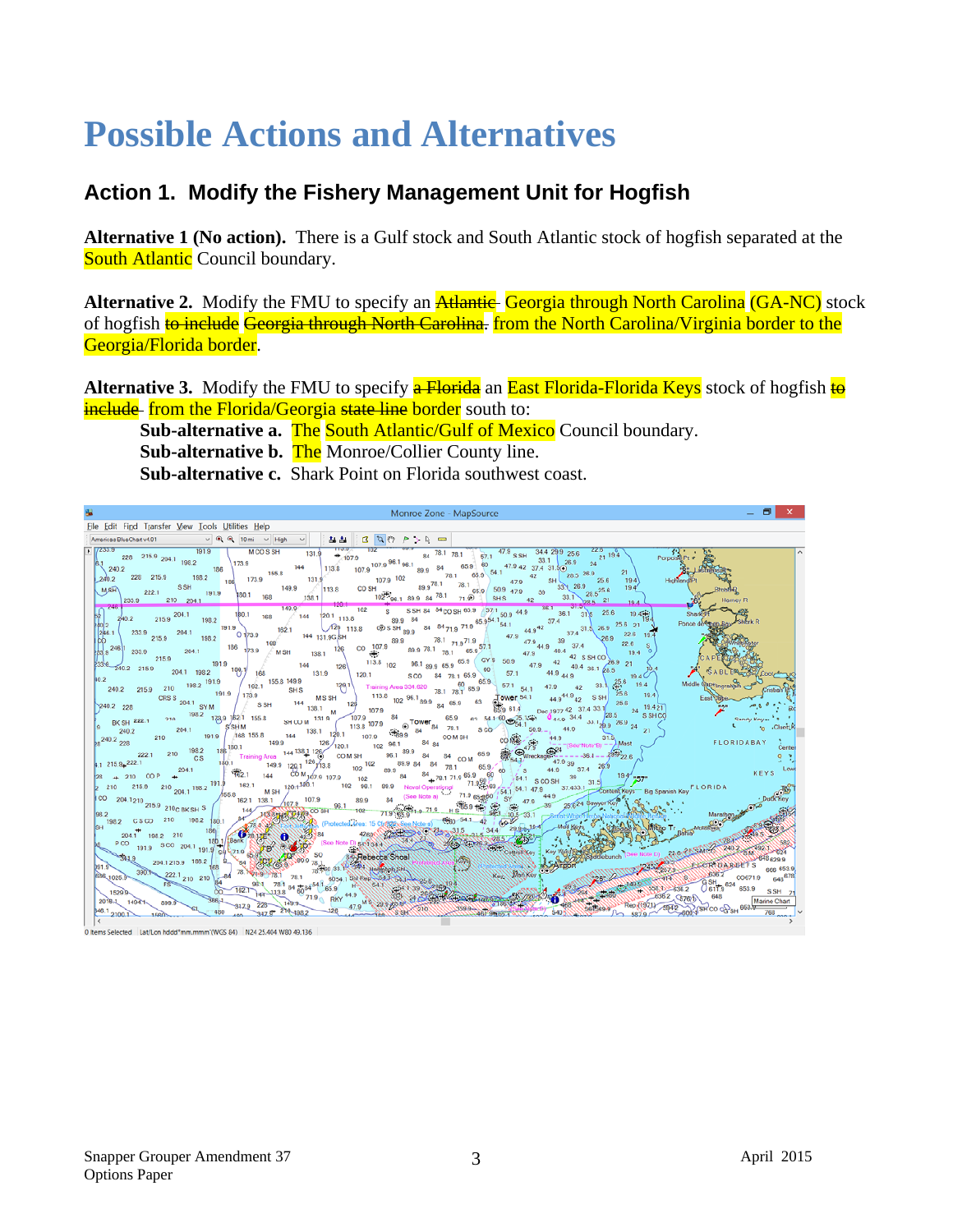#### **Action 2. Partial delegation of commercial and/or recreational management of Florida the East Florida-Florida Keys hogfish stock to the State of Florida in Federal Waters Adjacent to the State of Florida**

**Alternative 1 (No action).** Do not delegate management of hogfish in the Reef Fish and Snapper Grouper Fishery Management Plans for the Gulf and South Atlantic Councils, respectively.

**Alternative 2.** Determine specific recreational management items for delegation to the State of Florida for hogfish:

**Sub-alternative 2a.** Size limits **Sub-alternative 2b.** Seasons **Sub-alternative 2c.** Bag limits **Sub-alternative 2d.** Minor modifications to existing allowable gear (e.g., circle hook requirement)

**Alternative 3.** Determine specific commercial management items for delegation to the State of Florida for hogfish:

**Sub-alternative 3a.** Size limits **Sub-alternative 3b.** Seasons **Sub-alternative 3c.** Commercial trip limits **Sub-alternative 3d.** Minor modifications to existing allowable gear (e.g., circle hook requirement)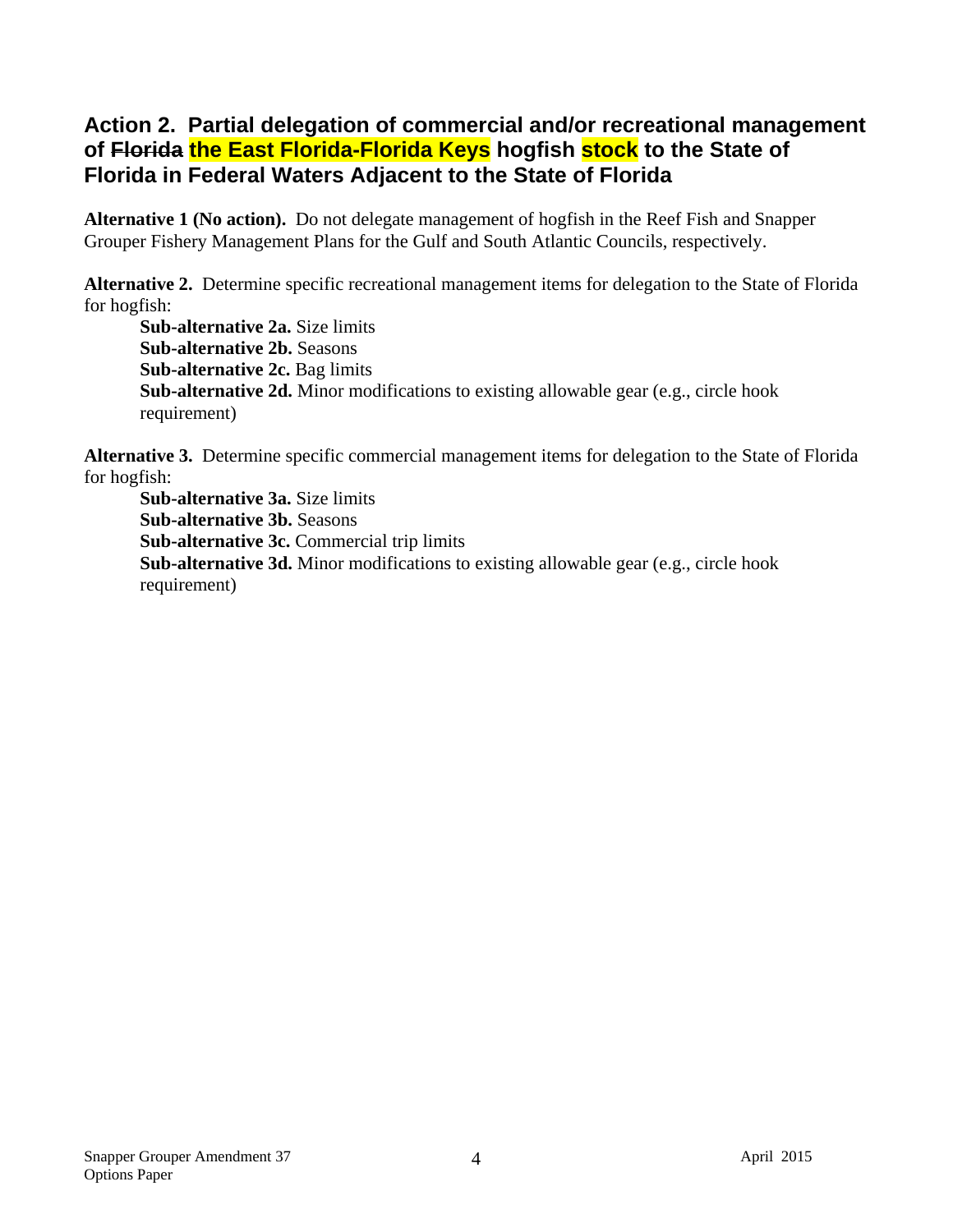#### **Action 3. Establish Acceptable Biological Catch and Annual Catch Limits (ACLs) for Atlantic the GA-NC and East Florida-Florida Keys stocks of Hogfish**

**Alternative 1 (No action).** Maintain the current commercial and recreational ACLs for hogfish (FL to NC) based on the South Atlantic Council's Snapper Grouper Fishery Management Plan. The Current ABC = 137,824 lbs ww and ACL = ABC. The commercial ACL = 49,469 lbs ww (36.69%) and the recreational ACL =  $85,355$  lbs ww  $(63.31\%)$ .

Alternative 2. Establish an  $\overline{A}$  CL<sub>2</sub> for the GA-NC stock. Specify commercial and recreational ACLs based on existing sector allocations (36.69% commercial and 63.31% recreational).

**Sub-alternative 2a.** ACL = ABC =  $28,161$  lbs ww. Commercial ACL =  $10,332$  lbs ww. Recreational  $ACL = 17,829$  lbs ww.

**Sub-alternative 2b.** ACL =  $95\%$  ABC =  $26,753$  lbs ww. Commercial ACL =  $9,816$  lbs ww. Recreational  $ACL = 16,937$  lbs ww.

**Sub-alternative 2c.** ACL =  $90\%$  ABC =  $25,345$  lbs ww. Commercial ACL =  $9,299$  lbs ww. Recreational  $ACL = 16,046$  lbs ww.

**Alternative 3.** Establish an ACL for the East Florida-Florida Keys stock. Specify commercial and recreational ACLs for 2016, 2017, 2018, and 2019 and beyond. The ACL for 2019 will remain in effect until modified. ACLs in 2017, 2018, and 2019 will not increase automatically in a subsequent year if present year projected catch has exceeded the total ACL. Specify commercial and recreational ACLs based on existing sector allocations (36.69% commercial and 63.31% recreational).

**Sub-alternative 3a.**  $ACL = ABC = X$ . Commercial  $ACL = x$ . Recreational  $ACL = x$ . **Sub-alternative 3b.** ACL =  $95\%$  ABC = X. Commercial ACL = x. Recreational ACL = x. **Sub-alternative 3c.** ACL =  $90\%$  ABC = X. Commercial ACL = x. Recreational ACL = x.

(insert table of values when projections are available)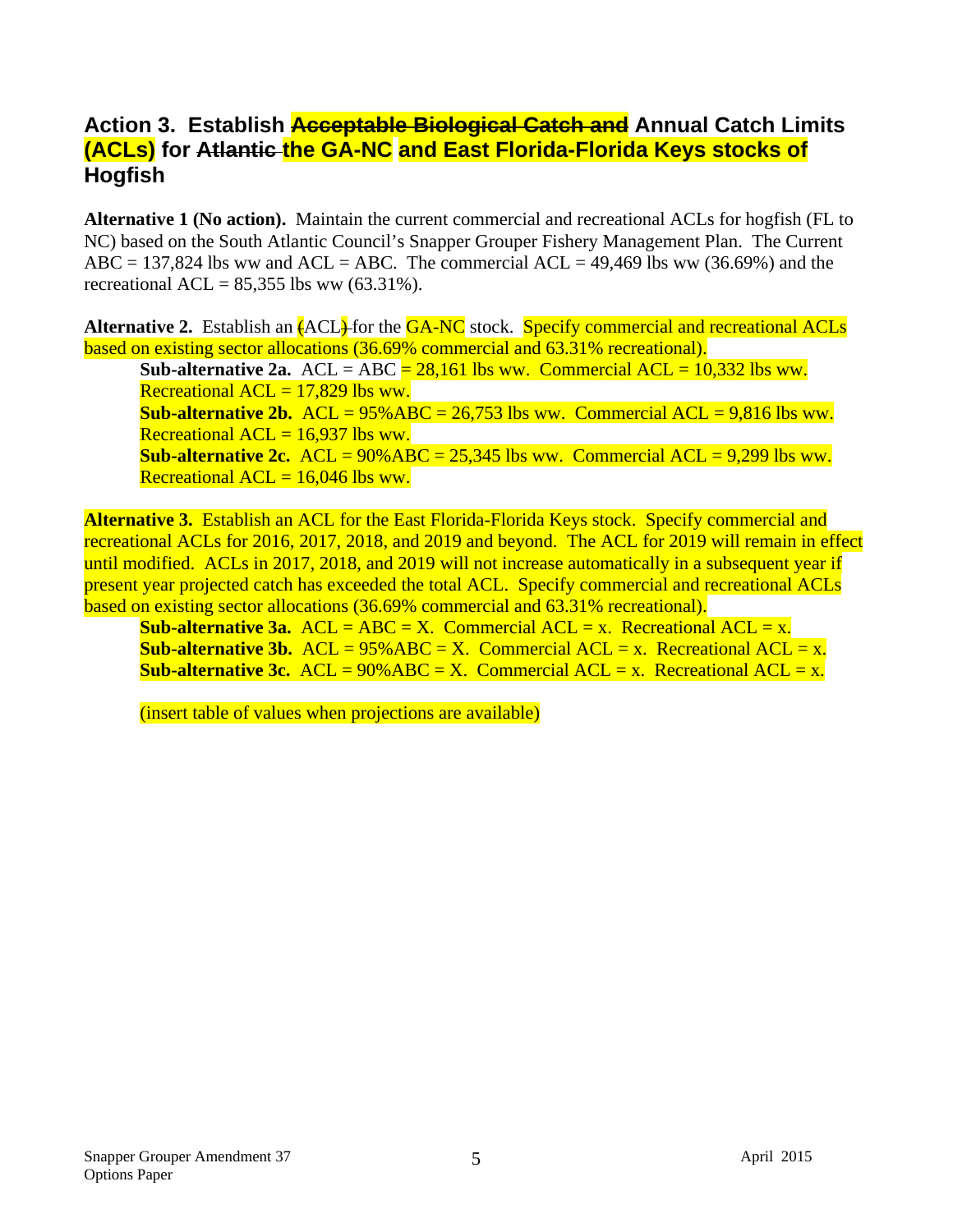### **Action 4. Modify the Recreational Annual Catch Target (ACT) for Hogfish**

**Alternative 1 (No Action).** Do not modify the ACT for hogfish for the recreational sector. The current ACT is 59,390 lbs ww and applies to hogfish throughout the South Atlantic Council's jurisdiction.

**Alternative 2.** Establish an ACT for the GA-NC stock of hogfish for the recreational sector that equals the recreational ACL\*(1-PSE) or ACL\*0.5, whichever is greater.

|                                             | <b>Hogfish ACT</b><br>(lbs ww)                |                                                               |                                                   |  |
|---------------------------------------------|-----------------------------------------------|---------------------------------------------------------------|---------------------------------------------------|--|
| Year                                        | <b>Action 3;</b><br>Sub-alt 2a<br>$(ACL=ABC)$ | <b>Action 3; Sub-alt</b><br>2 <sub>b</sub><br>$(ACL=95\%ABC)$ | <b>Action 3;</b><br>Sub-alt 2c<br>$(ACL=90\%ABC)$ |  |
| 2016                                        |                                               |                                                               |                                                   |  |
| 2017                                        |                                               |                                                               |                                                   |  |
| 2018                                        |                                               |                                                               |                                                   |  |
| $2019$ [G1] and<br>beyond until<br>modified |                                               |                                                               |                                                   |  |

Note: Calculations use the most recent 5 years of recreational landings to obtain the PSE.

|         | <b>Hogfish PSE</b> |
|---------|--------------------|
| Year    |                    |
| 2010    |                    |
| 2011    |                    |
| 2012    |                    |
| 2013    |                    |
| 2014    |                    |
| Average |                    |